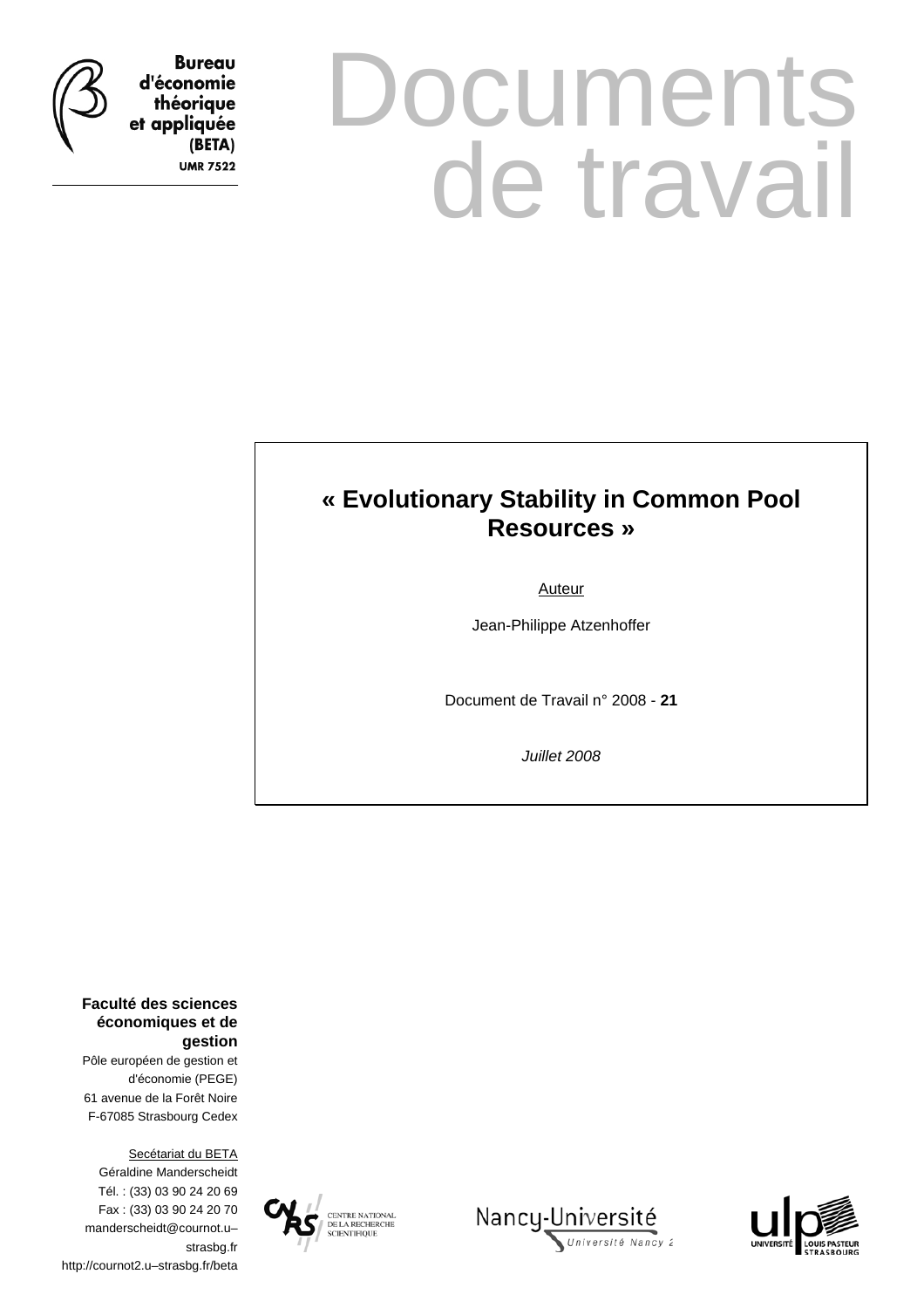# Evolutionary Stability in Common Pool Resources

Jean-Philippe Atzenhoffer <sup>∗</sup>

July 4, 2008

#### Abstract

The Tragedy of the Commons refers to the dissipation of a commonpool ressource when any appropriator has free access to it. Under the behavior of absolute payoff maximisation, the common-pool resource game leads to a Nash equilibrium in which the resource is overexploited. However, some empirical studies show that the overutilization is even larger than the Nash equilibrium predicts. We account for these results in an evolutionary framework. Under an imitation-experimentation dynamics, the long run stable behavior implies a larger exploitation of the resource than in the classical Nash equilibrium.

keywords: common-pool resource, imitation behavior, evolutionary stable strategy, evolutionary games. JEL Classification: C73, D41, Q20

# 1 introduction

In 'The Tragedy of the Commons', Hardin (1968) raises the problem of exploitation of the common resources, like water, forests, oil fields, pastures and many others. If several appropriators have free access to a commonpool resource (CPR), then the resource is overexploited because agents do not consider the degradation of the resource when they appropriate it. The classical income maximizing Nash equilibrium is consistent with this phenomena. When the number of players is unlimited, the common resource is dissipated to the level where the average value of extraction equals the cost of the individual effort. As a result, the exploitation of the resource is higher than in a pareto-optimal equilibrium. Thus, every situations corresponding to a Tragedy of the Commons seem to be explained by the absolute maximization behavior adopted by fully rational agents.

<sup>∗</sup> I thank Gisle Umbhauer and Paul Pezanis-Christou for helpful comments and suggestions.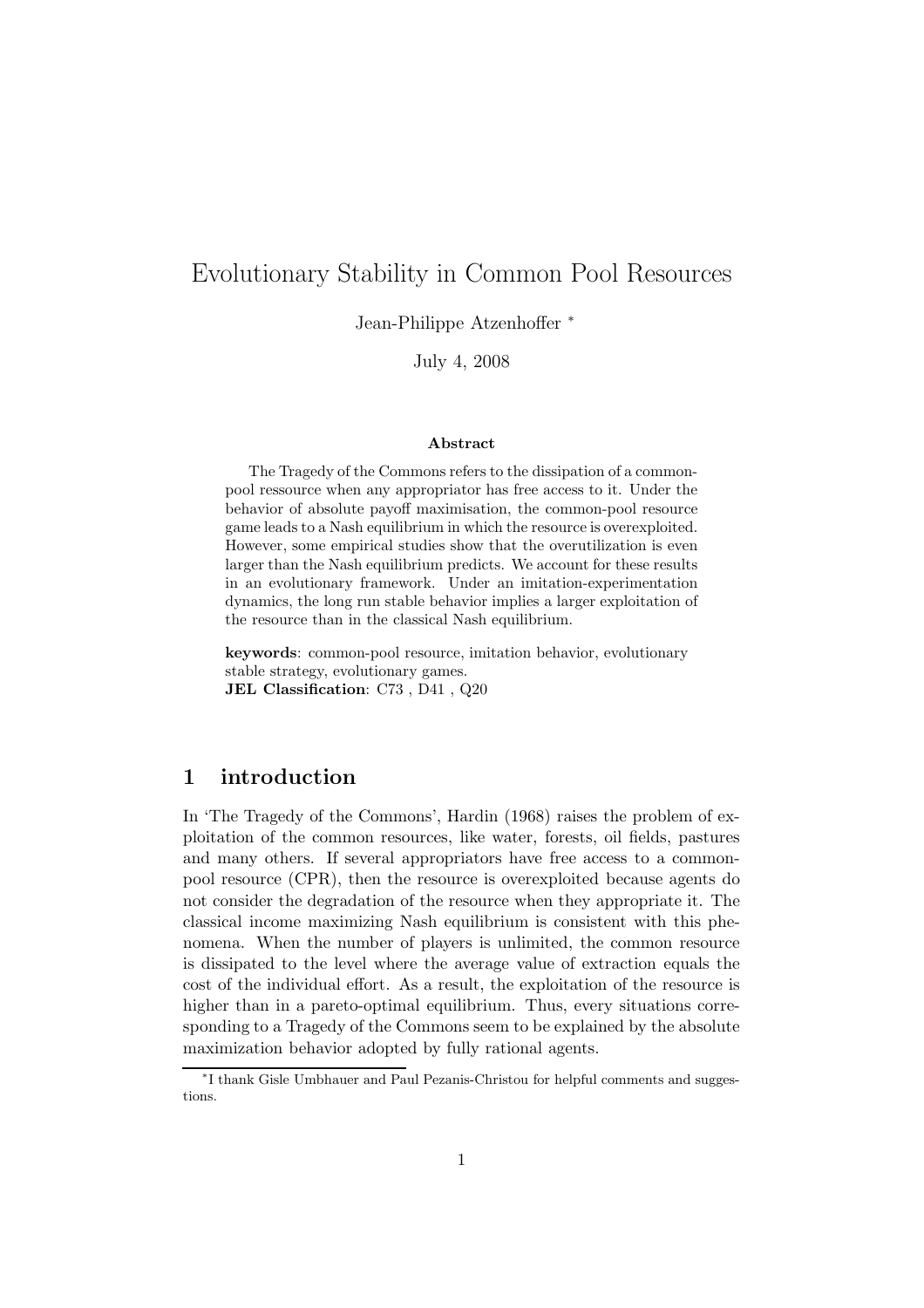However, some laboratory experiments show that the common-pool re-source is dissipated more than the Nash equilibrium predicts<sup>[1](#page-2-0)</sup>. And empirical evidences like the dramatic deforestation of the amazonian forest suggest that the degradation sometimes exeeds the Nash equilibrium, as pointed out by Ito, Saijo and Une (1995). We demonstrate here that these facts are consistent with an evolutionary approach in which a limited number of agents adopt an imitation and experimentation behavior. Although most of the recent evolutionary analysis attempt to prove the existence of cooperation and altruism in games<sup>[2](#page-2-1)</sup>, our aim is conversly to study the competition resulting from the imitation behavior. This kind of competition is interesting because it can explain the situations where the dissipation exeeds the Nash equilibrium.

Why should we study the imitation behavior? Do the economic agents really imitate each other? Several empirical and theoretical studies proved that imitation is widely used by economic agents. It is often the best way to learn and optimize under imperfect information and uncertainty (Pingle and Day 1996). That's why there is a place for the imitation behavior and it is not absurd to assume that imitation could exist in a CPR game.

Vega-Redondo (1997) analysed a finite n-number Cournot Oligopoly where firms imitate those who earn the higher profit in the earlier period. The result is a convergence toward the walrasian outcome, instead of the Cournot-Nash equilibrium. The imitation dynamics describes a logic of relative profit maximization, leading to the perfect competition equilibrium. This competitive behavior has been extended to the class of submodular and quasisubmodular games (Schipper 2004, Alós-Ferrer and Ania 2005, Leininger 2006), which include the CPR game. We use a framework close to Hehenkamp et al. (2004) to show that the dissipation of a common resource is higher under the imitation-experimentation dynamics than in the classic Nash equilibrium (proposition 4).

### 2 The common-pool resource game

A common-pool resource game is a tuple  $\Gamma = (n, S^n, \pi)$  where  $n \geq 2$  is the number of players,  $S \in \mathbb{R}_+$  is the strategy set common to all players, and  $\pi$ the payoff function. Each player chooses a level of effort (input)  $s_i \in S^n$  in order to extract the resource.  $S = \sum_{i=1}^{n} s_i$  is the sum of all the individual efforts. The extraction process is represented by a production function facing decreasing returns to scale  $Y = f(S) = S^{\theta}$  with  $\theta \in ]0,1[$ . Each player recieves a part of the total output y in proportion of his individual effort.

<span id="page-2-0"></span><sup>&</sup>lt;sup>1</sup>See Ostrom, Gardner and Walker (1994), chapters 5 and 6.

<span id="page-2-1"></span><sup>2</sup>Cooperation in the CPR game has been studied by Sethi and Somanathan (1996), Noailly et al. (2007).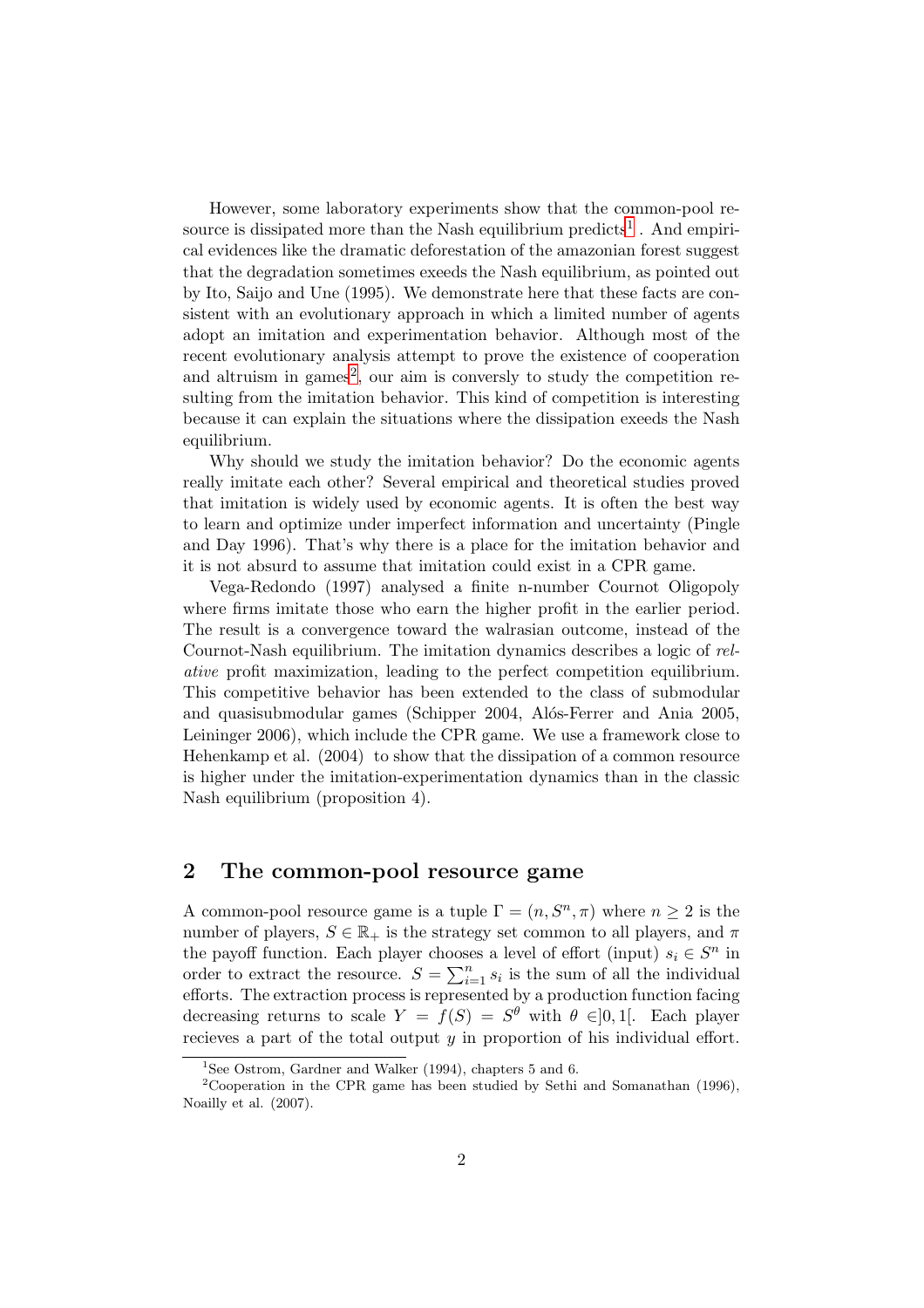We assume the game to be symmetric, then the payoff of agent  $i$  is given for all  $s = (s_1, ..., s_n) \in S^n, i = (1, ..., n)$ , by

$$
\pi_i(s_i, S) = \frac{s_i}{S} f(S) - cs_i
$$

where  $c > 0$  is the cost of the individual effort, for example the wage rate. The individual payoff depends both on the player's strategy and the aggregate of all strategies chosen. Assume that all players adopt the following imitation and experimentation behavioral principles. For each discrete time period t, they imitate with probability  $1 - \epsilon$  the strategy that gave the highest payoff in the earlier period among all the participants. With a small probability  $\epsilon > 0$ , they try a new strategy randomly choosen in the strategy set  $S<sup>n</sup>$ . Note that this behavior does not require any knowledge about the payoff function. An agent only needs to know the individual strategy  $s_i$  of all the participants and their associated payoffs for the previous period.

# 3 Evolutionary stability

The main purpose in evolutionary games is to describe the long run behavior adopted by players. This is generally done by using the concept of evolutionary stable strategy (ESS). Here we define the ESS in the case of a finite population, and we show that it corresponds to the unique globally stable ESS, which is the long run behavior under the imitation-experimentation dynamics.

#### 3.1 Evolutionary stable behavior

Maynard Smith (1982) defined the concept of an evolutionary stable strategy to characterize the long run equilibrium in evolutionary games. A strategy is said to be evolutionary stable if a population using this strategy cannot be invaded by a small group of mutants using another strategy. In other words, there exist an invasion barrier such that the ESS yields higher payoffs than the other strategies.

The Maynard Smith formal definition of an ESS holds for pairwise contests where two players are repeatedly chosen at random in an infinite population. But in many economic situations, including the common-pool extraction game, it is more realistic to assume that players take part simultaneously to the game and that the number of players, even large, is limited. Schaffer (1988) precisely adapted the notion of ESS to a finite population of agents who compete simultaneously.

**Definition 1.** (1-stable ESS) Let  $\Gamma = (n, S^n, \pi)$  be a symmetric game. The strategy s<sup>\*</sup> is a (strictly) 1-stable<sup>[3](#page-3-0)</sup> ESS if  $\forall s \in S^n$  and  $s \neq s^*$ ,

<span id="page-3-0"></span><sup>3</sup>Who resists to the appearance of one mutant at a time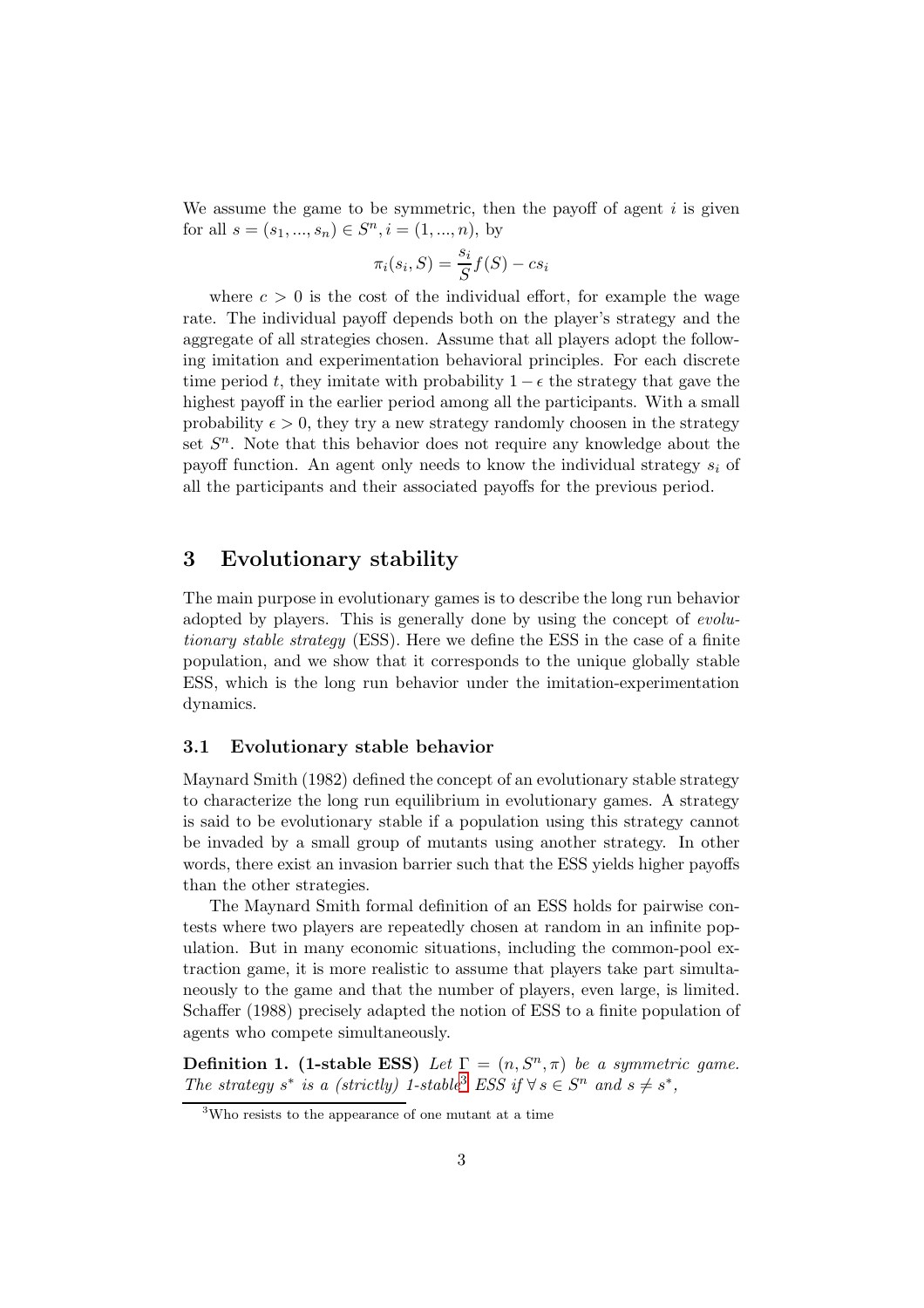$$
\pi(s^*|s, s^*, \dots, s^*) \ge (>) \pi(s|s^*, \dots, s^*).
$$

This definition means that in a 1-stable ESS, a single mutant always performs badly compared with the other players. We now determine the ESS of the CPR game in the next proposition.

**proposition 1.** In the CPR game, the 1-stable ESS is the strategy  $s^* =$  $c^{\frac{1}{\theta-1}}/n$ .

Proof. The definition of an ESS means that

$$
s^* \in \arg\max_s [\pi_1(s|s^*, \dots, s^*) - \pi_j(s^*|s, s^*, \dots, s^*)], \ j = 2, \dots, n.
$$

If  $s^*$  is the candidate strategy for an ESS and  $s$  is the mutant strategy,

$$
\pi_1(s|s^*,...,s^*) - \pi_j(s^*|s,s^*,...,s^*) = \frac{s-s^*}{s+(n-1)s^*}(s+(n-1)s^*)^{\theta}
$$
  

$$
-c(s-s^*)
$$
  

$$
= (s-s^*)(s+(n-1)s^*)^{\theta-1}
$$
  

$$
-c(s-s^*)
$$

the first order condition is given by

$$
(s + (n - 1)s*)θ-1 + θ(s - s*)(s + (n - 1)s*)θ-2 = c
$$

Let set  $s = s^*$  because we look for a monomorphic state <sup>[4](#page-4-0)</sup>. Then,

$$
(ns^*)^{\theta-1} = c
$$

$$
ns^* = c^{\frac{1}{\theta-1}}
$$

$$
s^* = \frac{c^{\frac{1}{\theta-1}}}{n}
$$

The 1-stable ESS  $s^*$  resists to the appearance of one mutant at a time. If we allow the mutants to appear in groups of any size  $m \in [1, n-1]$ , we must define an ESS as a globally stable ESS, like in the following definition.

<span id="page-4-0"></span><sup>&</sup>lt;sup>4</sup>A state is said to be monomorphic when all agents play the same strategy.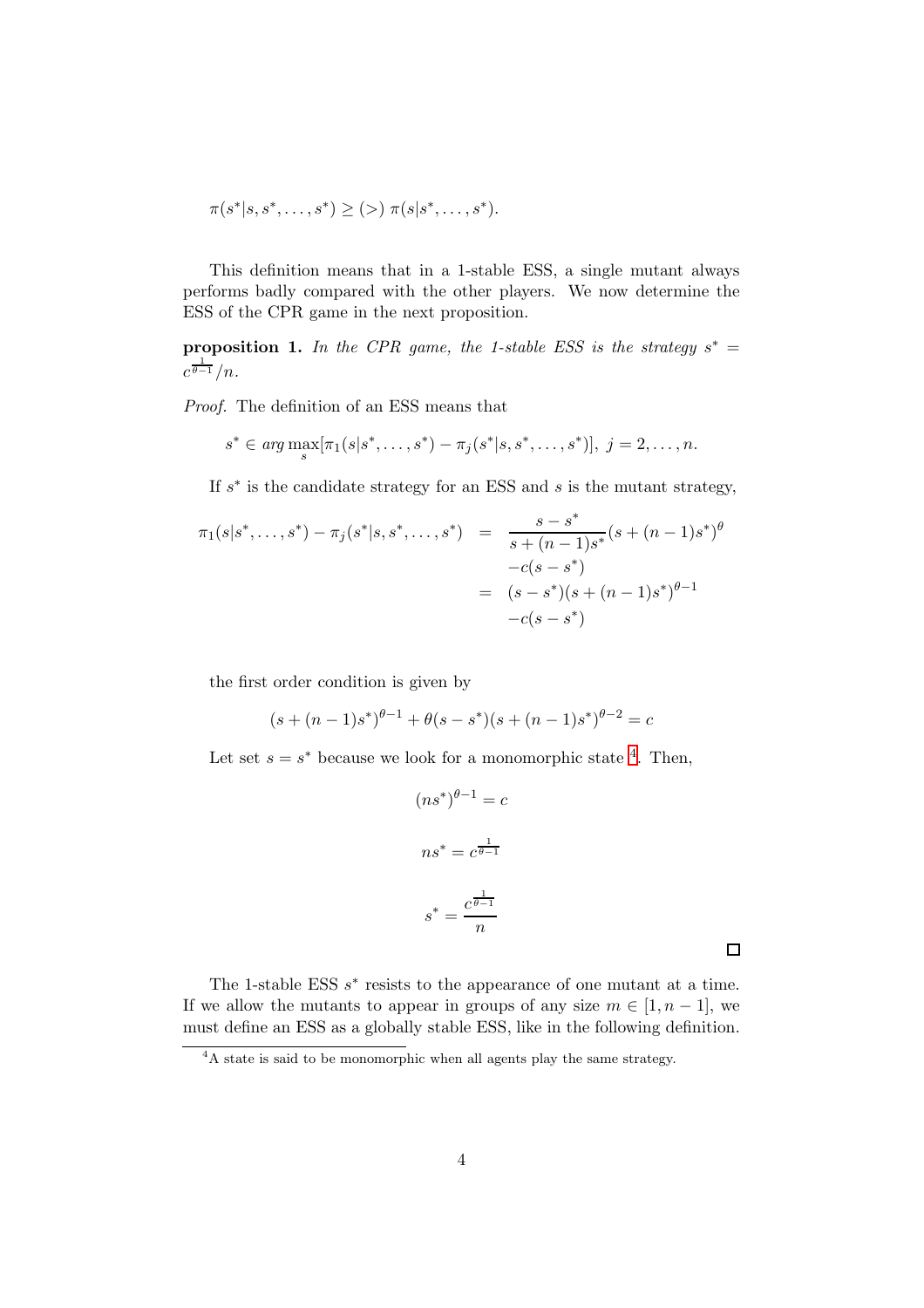**Definition 2.** (Globally Stable ESS) Let  $\Gamma = (n, S^n, \pi)$  be a symmetric game. The strategy  $s^*$  is a (strictly) globally stable ESS if  $\forall s \in S^n$  and  $s \neq s^*$ 

$$
\pi(s^* | \underbrace{s, \ldots, s}_{m}, s^*, \ldots, s^*) \ge (>) \; \pi(s | \underbrace{s, \ldots, s}_{m-1}, s^*, \ldots, s^*) \; \; \forall \; 1 \le m \le n-1.
$$

We show now that the 1-stable ESS  $s^* = c^{\frac{1}{\theta-1}}/n$  is globally stable. Resistance to one mutant implies resistance to m mutants in the CPR game.

Proposition 2. Stability against invadibility by one mutant implies stability against any number of mutants. Then the ESS  $s^* = c^{\frac{1}{\theta-1}}/n$  is globally stable.

*Proof.* We use the same method than Hehenkamp et al. (2004). Write  $\pi_s^m$ the relative payoff of a mutant in respect to the ESS when the population contains m mutants.

$$
\pi_s^m = (s - s^*)[ms + (n - m)s^*]^{\theta - 1} - c(s - s^*) \qquad \forall s \neq s^*
$$

Note that since  $s^*$  is an ESS, the relative profit of a single mutant is negative,  $\pi_s^1 < 0$ .

We can now determine the effect of  $m$  on the relative profit by derivating,

$$
\frac{\partial \pi_s^m}{\partial m} = (s - s^*)^2 (\theta - 1) [ms + (n - m)s^*]^{\theta - 2} < 0
$$

This expression is negative because  $(\theta-1)$  is negative and the two others terms in brackets are positive. Hence the influence of  $m$  is always negative. A group of m mutants is penalised by an additional mutant for all  $m \in [1, n-1]$ . Then stability against one mutant involves stability against any invasion by  $m$  mutants  $<sup>5</sup>$  $<sup>5</sup>$  $<sup>5</sup>$ .</sup>  $\Box$ 

#### 3.2 Stochastic stability

A globally stable ESS is the long run equilibrium of an evolutionary game if it is the unique stochastically stable state. Alos-Ferrer and Ania (2005) use results of Ellison (2000) to show that a globally stable ESS is effectively the unique stochastically stable state of a learning process based on imitation and experimentation behavior.

<span id="page-5-0"></span> ${}^{5}$ This property applies more generally to symmetric aggregative games (Alós-Ferrer and Ania 2005, Leininger 2006)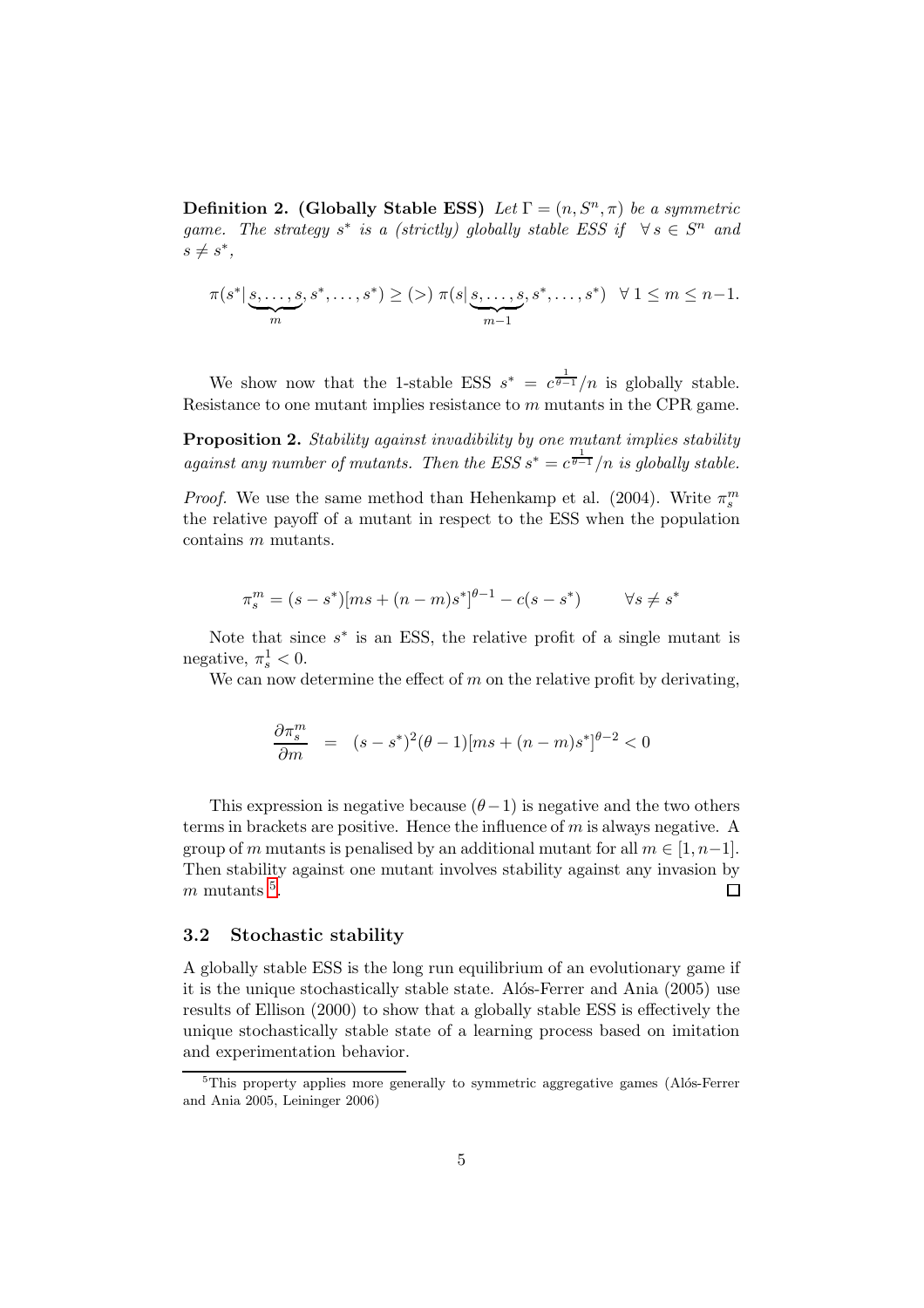**Proposition 3.** Let  $s^*$  be a globally stable ESS. The profile  $w^* = (s^*, \ldots, s^*)$ is the unique stochastically stable state of the imitation-experimentation dynamics. Then, in the CPR game all players adopt the behavior  $s^* = c^{\frac{1}{\theta-1}}/n$ in the long run.

 $\Box$ 

*Proof.* cf Alós-Ferrer and Ania (proposition 4)

# 4 Evolutionary stability and Nash equilibrium

In the classical form of the game where players maximize their absolute profit, the individual optimal strategy corresponds to a Nash equilibrium. It is well known that this behavior leads to an overutilization of the common resource. We show in the next proposition that the situation is worse in our evolutionary framework.

Proposition 4. The optimal input effort is higher in the globally stable ESS than in the Nash equilibrium, which is itself higher than the pareto optimum.  $S^* > S^N > S^P$  for all  $n \geq 2$  players and for any cost level  $c > 0$ . Then, the resource is overexploited in a larger mesure under the logic of relative optimization than in the absolute maximization standard game,  $Y^* > Y^N > Y^P$ .

Proof. First, we show that the aggregate effort level is higher in the Nash equilibrium than under the pareto-optimal exploitation,  $S^N > S^P$ . The pareto optimal condition is given by

$$
\max S^{P}(S^{P})^{\theta}/S^{P} - cS^{P} = (S^{P})^{\theta} - cS^{P}
$$

leads to

$$
\theta(S^{P})^{\theta-1} = c
$$

$$
S^{P} = \left(\frac{c}{\theta}\right)^{\frac{1}{\theta-1}}
$$

 $S<sup>P</sup>$  is the aggregate effort which maximises the sum of the individual profits. The condition to have a maximizing Nash equilibrium is

$$
\frac{\partial \pi_i(s_1^N, \dots, s_n^N)}{\partial s^N} = \frac{(S^N - s^N)}{(S^N)^2} f(S^N) + \frac{s^N}{S^N} f'(S^N) - c = 0
$$

The sum of theses equations gives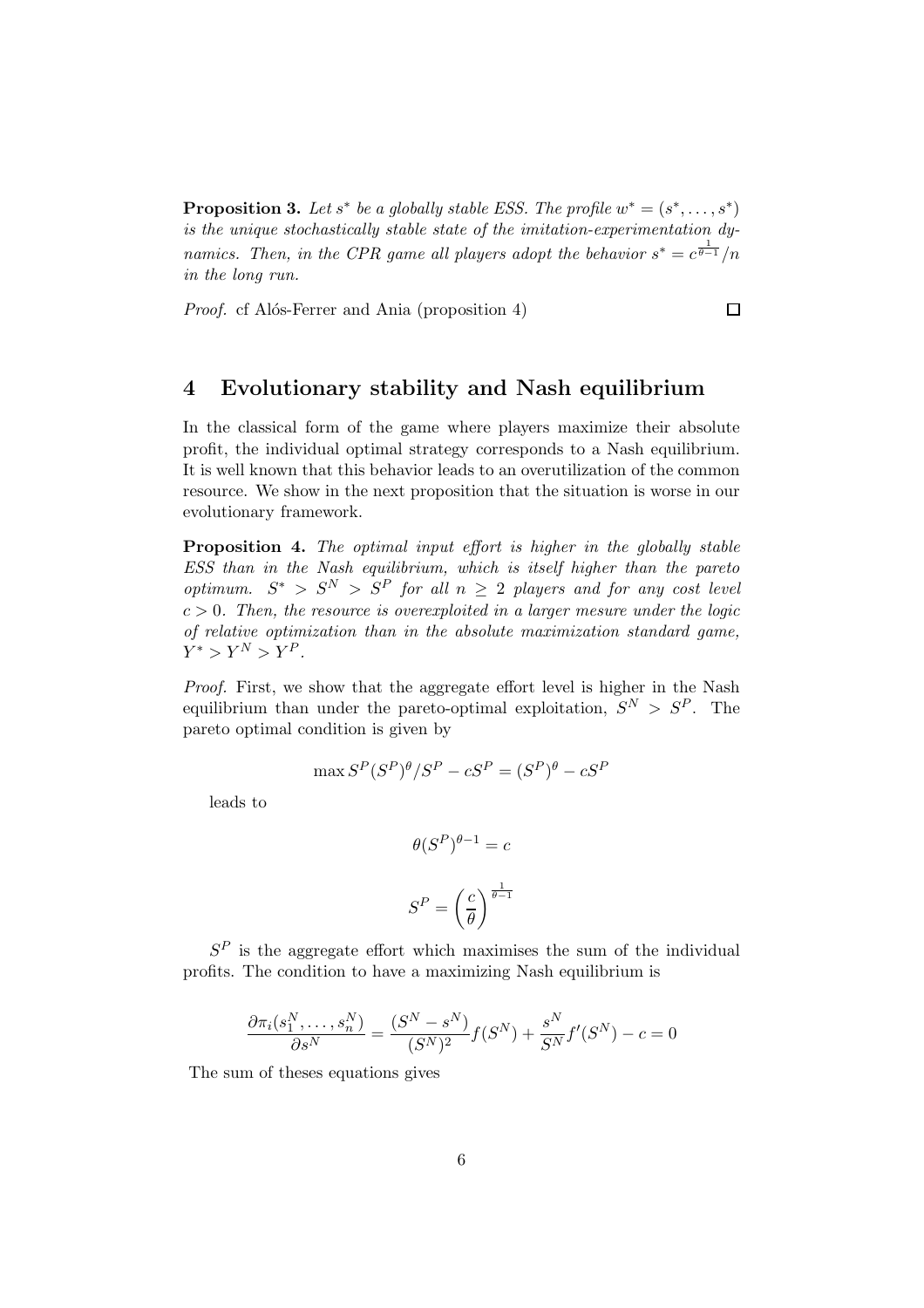$$
\sum_{i=1}^{n} \frac{\partial \pi_i(s_1^N, \dots, s_n^N)}{\partial s^N} = (n-1) \frac{f(S^N)}{S^N} + f'(S^N) - nc = 0
$$
  

$$
(n-1) \frac{f(S^N)}{S^N} + f'(S^N) = nc
$$

We substitute  $f(S)$  by  $S^{\theta}$ 

$$
(n-1)(S^N)^{\theta-1} + \theta(S^N)^{\theta-1} = cn
$$

$$
[(n-1) + \theta](S^N)^{\theta-1} = cn
$$

$$
S^N = \left(\frac{cn}{n-1+\theta}\right)^{\frac{1}{\theta-1}}
$$

is the aggregate effort level in the symmetric Nash equilibrium.  $S^N > S^P$ if

$$
\left(\frac{cn}{n-1+\theta}\right)^{\frac{1}{\theta-1}} > \left(\frac{c}{\theta}\right)^{\frac{1}{\theta-1}}
$$
\n
$$
\frac{cn}{n-1+\theta} < \frac{c}{\theta}
$$
\n
$$
\theta n < n-1+\theta
$$
\n
$$
\theta < 1
$$

which is true because of the decreasing returns to scale of the production function. So  $S^N > S^P$  is the classical result that Nash equilibrium leads to the overexploitation of the resource.

Secondly. Recall that the ESS is  $S^* = c^{1/(\theta - 1)}$ .  $S^* > S^{\overset{.}{N}}$  if

$$
c^{\frac{1}{\theta-1}} > \left(\frac{cn}{n-1+\theta}\right)^{\frac{1}{\theta-1}}
$$

$$
c^{\frac{1}{1-\theta}} < \left(\frac{cn}{n-1+\theta}\right)^{\frac{1}{1-\theta}}
$$

$$
c < \frac{cn}{n-1+\theta}
$$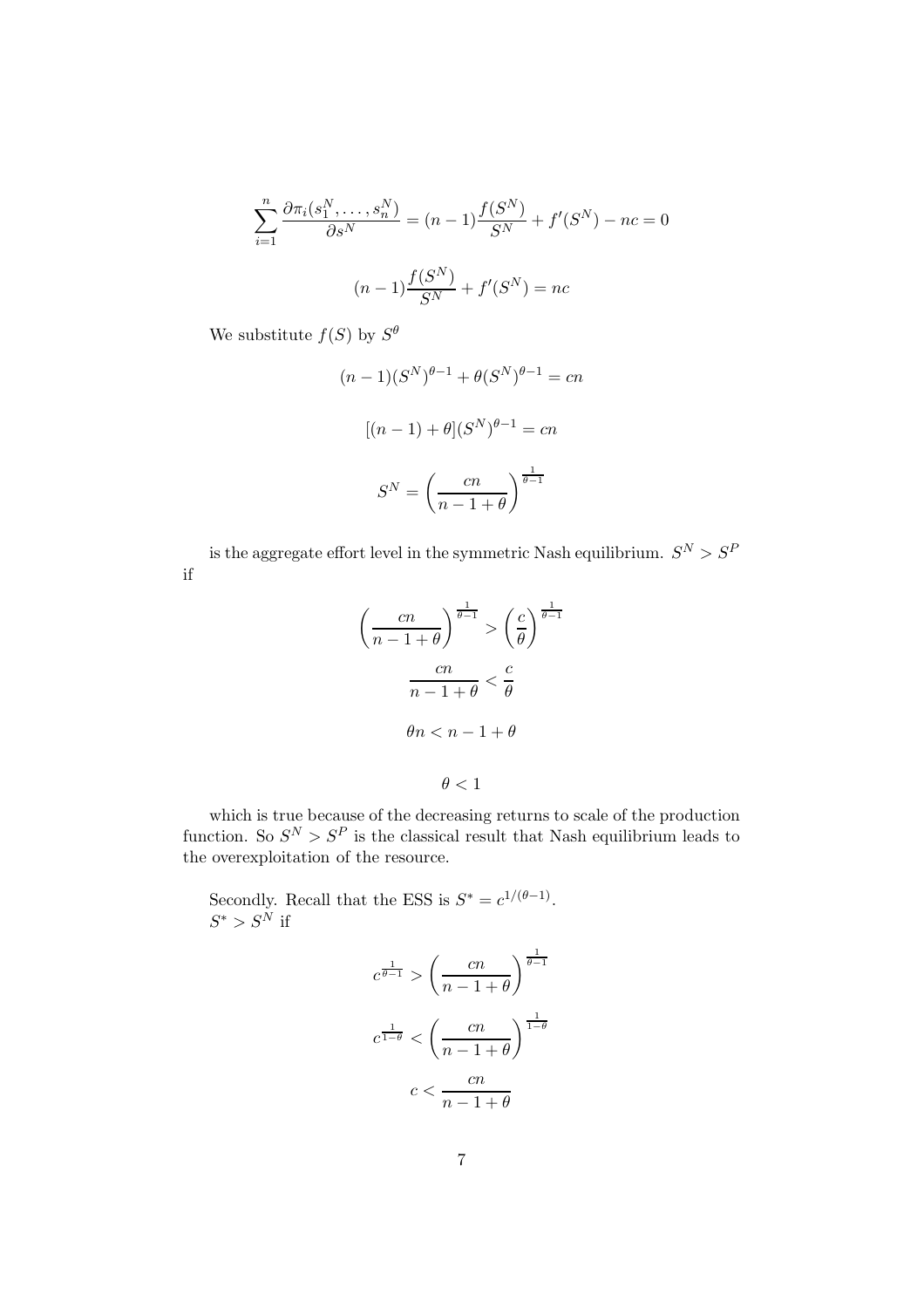$\theta < 1$ 

which, as before, is true because of the decreasing returns to scale. Then  $S^* > S^N$ , the aggregate effort is higher in the evolutionary stable equilibrium than in the Nash equilibrium. Finally, we have  $S^* > S^N > S^P$ . And since  $Y = S^{\theta}, Y^* > Y^N > Y^P.$  $\Box$ 



Figure 1 : Pareto-efficient, Nash equilibrium and ESS exploitation

In the standard Nash equilibrium, the resource can be dissipated at most to the level where the average value of extraction equals the individual cost of effort. This situation generates a lower profit than the benefit obtained under pareto optimality, but the profit is still positive. Under the logic of relative maximization, players increase their efforts until the average product equals the cost (figure 1), that is until the profit equals zero.

$$
\pi_i(s^*, S^*) = \frac{s^*}{S^*} S^{*\theta} - cs^*
$$
  
=  $s^*(S^{*\theta-1} - c)$   
=  $s^*(c - c)$   
= 0

The agents increase their efforts until all opportunities of profit disappear. This result is similar to Vega-Redondo's Cournot oligopoly (1997). Under imitation and experimentation, the long run outcome of the Cournot oligopoly is the competitive equilibrium where profits equal zero.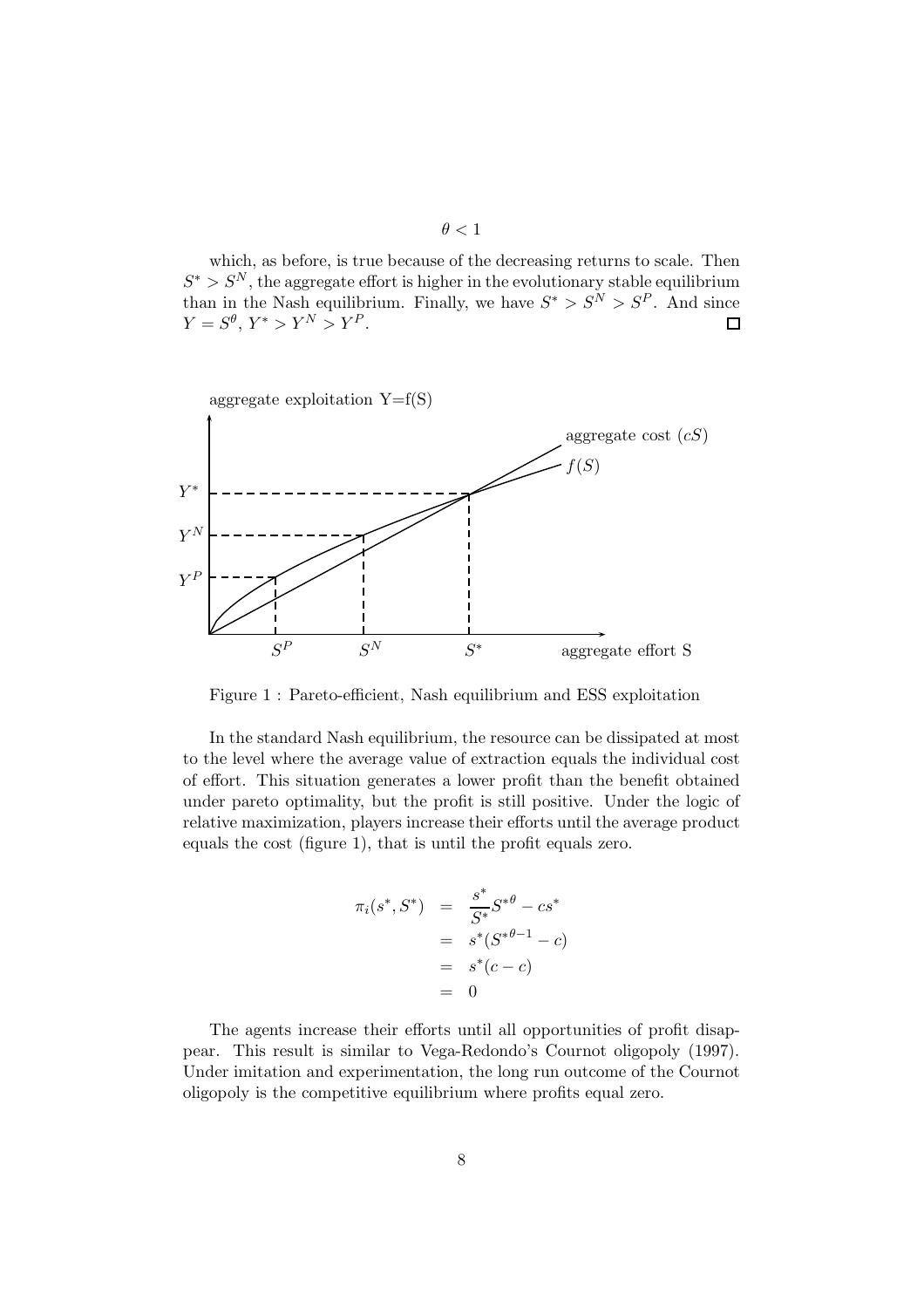Another interesting feature is that the Nash equilibrium approaches the finite population ESS when the number of players becomes large. If the population size grows up,  $\lim_{n \to \infty} \frac{n}{n-1+\theta} = 1$  and then  $\lim_{n \to \infty} S^N = S^*$ . So when many rational players have free access to the ressource, the exploitation level approaches the finite population ESS.

# 5 Resource stock

What happens when we take into consideration the stock level of the resource? Noally et al.  $(2007)$  introduce the stock level K in the production function, which gives

$$
Y_k = f(S, K) = S^{\theta} K^{1-\theta}
$$

We can compute the new Nash equilibrium

$$
(n-1)S^{\theta-1}K^{1-\theta} + \theta S^{\theta-1}K^{1-\theta} = nc
$$

$$
S^{\theta-1}K^{1-\theta} = \frac{nc}{n-1+\theta}
$$

$$
S_K^N = K\left(\frac{cn}{n-1+\theta}\right)^{\frac{1}{\theta-1}} = KS^N
$$

Similarly the new ESS is

$$
S_K^*=Kc^{\frac{1}{\theta-1}}=KS^*
$$

and the Pareto optimal effort

$$
S_K^P = K \bigg(\frac{c}{\theta}\bigg)^{\frac{1}{\theta-1}} = K S^P
$$

We see that the effort is proportional to  $K$  in the three equilibrium concepts. Hence the result of the previous section holds when we introduce the stock level K.

# 6 conclusion

We have shown that the dissipation of a common resource is higher in an imitation-experimentation dynamics than in the classical Nash equilibrium. The Tragedy of the Commons is then attested in our evolutionary framework. The degradation of the resource is worse with imitators than with fully rational agents. The competition for capturing a common resource is tough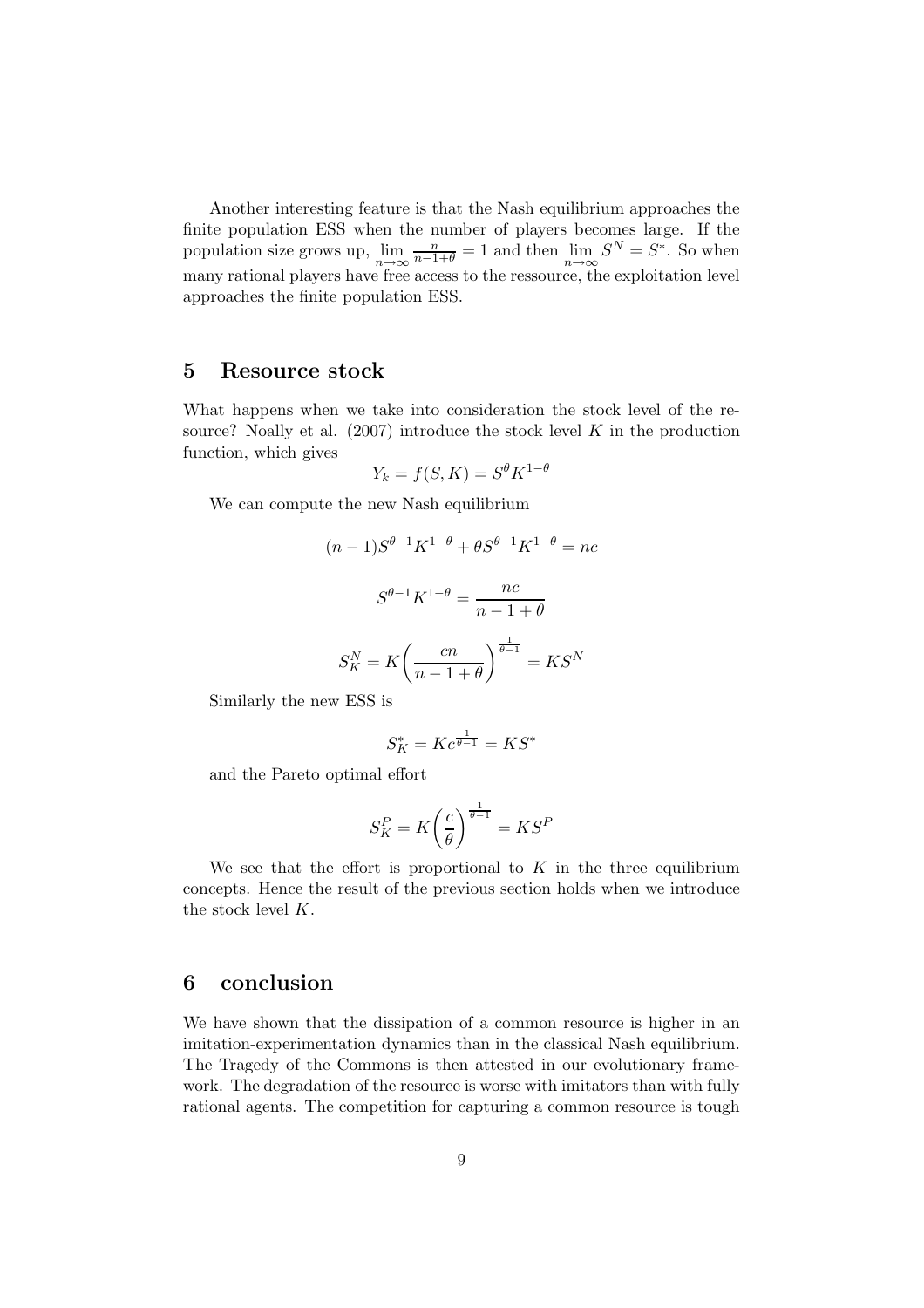because of the imitation behavior implying a logic of relative optimization. Agents are willing to grab more of the resource in order to maximize the difference between their own payoffs and the payoffs of the other players, until their profits equal zero.

Although many of evolutionary games treats about the emergence and the stability of cooperation and altruism, we should not forget that competition is at least important and is not the privilege of the non-evolutionary theory. A concrete example of fierce competition in common-pool resource is given by the rapid deforestation in South America. This 'Tragedy' could be explained by the evolutionary process based on the imitation behavior.

# References

- ALÓS-FERRER, C., AND A. ANIA (2005): "The evolutionary stability of perfectly competitive behavior," Economic Theory, 26(3), 497–516.
- Ellison, G. (2000): "Basins of Attraction, Long-Run Stochastic Stability, and the Speed of Step-by-Step Evolution," The Review of Economic Studies, 67(1), 17–45.
- HARDIN, G. (1968): "The Tragedy of the Commons," Science, 162(3859), 1243–1248.
- Hehenkamp, B., W. Leininger, and A. Possajennikov (2004): "Evolutionary equilibrium in Tullock contests: spite and overdissipation," European Journal of Political Economy, 20(4), 1045–1057.
- ITO, M., T. SAIJO, AND M. UNE (1995): "The Tragedy of the Commons revisited Identifying behavioral principles," Journal of Economic Behavior and Organization, 28(3), 311–335.
- LEININGER, W. (2006): "Fending off one means fending off all: evolutionary stability in quasi-submodular aggregative games," Economic Theory, 29(3), 713–719.
- Noailly, J., C. Withagen, and J. van den Bergh (2007): "Spatial Evolution of Social Norms in a Common-Pool Resource Game," Environmental and Resource Economics, 36(1), 113-141.
- OSTROM, E., R. GARDNER, AND J. WALKER (1994): Rules, Games, and Common-Pool Resources. University of Michigan Press.
- PINGLE, M., AND R. DAY (1996): "Modes of economizing behavior: Experimental evidence," Journal of Economic Behavior and Organization, 29(2), 191–209.